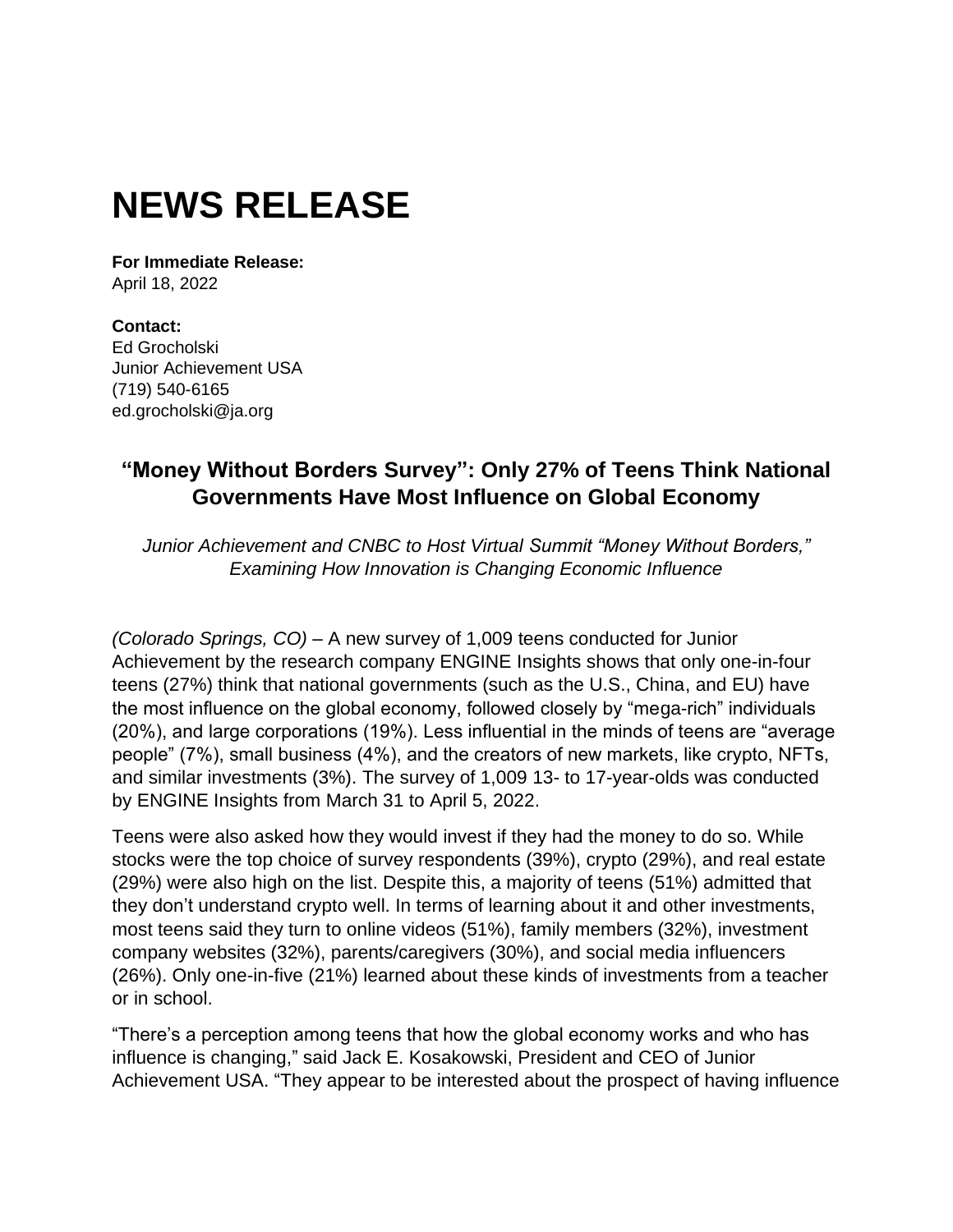themselves, but don't really understand how to get there. That's why Junior Achievement is partnering with CNBC for the 'Money Without Borders' virtual summit."

In response to these concerns, Junior Achievement and *[Invest in You: Ready. Set.](https://www.cnbc.com/invest-in-you/)  [Grow.](https://www.cnbc.com/invest-in-you/)*, CNBC's award-winning financial wellness and education initiative in partnership with Acorns, will host a "Money Without Borders" virtual summit on April 21 at 11 am ET.

Hosted by CNBC Senior Markets Correspondent Bob Pisani, this unique interactive event will give teens from around the world direct access to some of the country's most knowledgeable experts on financial technology and innovation. The panelists will offer simple, straightforward answers to help participants understand changing influence in the global economy, the role of new investments like crypto, NFTs and similar investments, and more.

"As the global economy continues to evolve, it becomes more complex and increasingly harder to understand," said Mary Duffy, Vice President and Senior Executive Producer for Talent Development at CNBC. "Our goal at CNBC is to teach everyone across the world the importance of financial education and offering content like our 'Money Without Borders' event in partnership with Junior Achievement serves as a way to help attendees make an informed decision about investing for their future."

Panelists include:

- **David Andolfatto**, SVP of Research, Federal Reserve Bank of St. Louis
- **Sam Bankman-Fried**, CEO and Co-Founder, FTX Group
- **Perianne Boring**, Founder and CEO, Chamber of Digital Commerce
- **Brian Kelly**, Founder and CEO, BKCM, LLC
- **Cleve Mesidor**, Executive Director, Blockchain Foundation
- **Jack Kosakowski,** President and CEO of Junior Achievement USA

Students, parents, and teachers interested in participating in the virtual summit can learn more and register at [www.CNBC.com/FinancialEd.](http://www.cnbc.com/FinancialEd)

### **Methodology**

This Youth CARAVAN survey was conducted by ENGINE INSIGHTS among a sample of 1,009 13-17 year olds. This survey was live on March 31 to April 5, 2022.

Respondents for this survey were selected from among those who have volunteered to participate in online surveys and polls. All sample surveys and polls may be subject to multiple sources of error, including, but not limited to sampling error, coverage error, error associated with nonresponse, error associated with question wording and response options, and postsurvey weighting and adjustments. It is nationally representative with set quotas based on census data. The 1,009 completes are all who qualified and completed based on the demographic quota requirements. The MoE is +/- 3.1%.